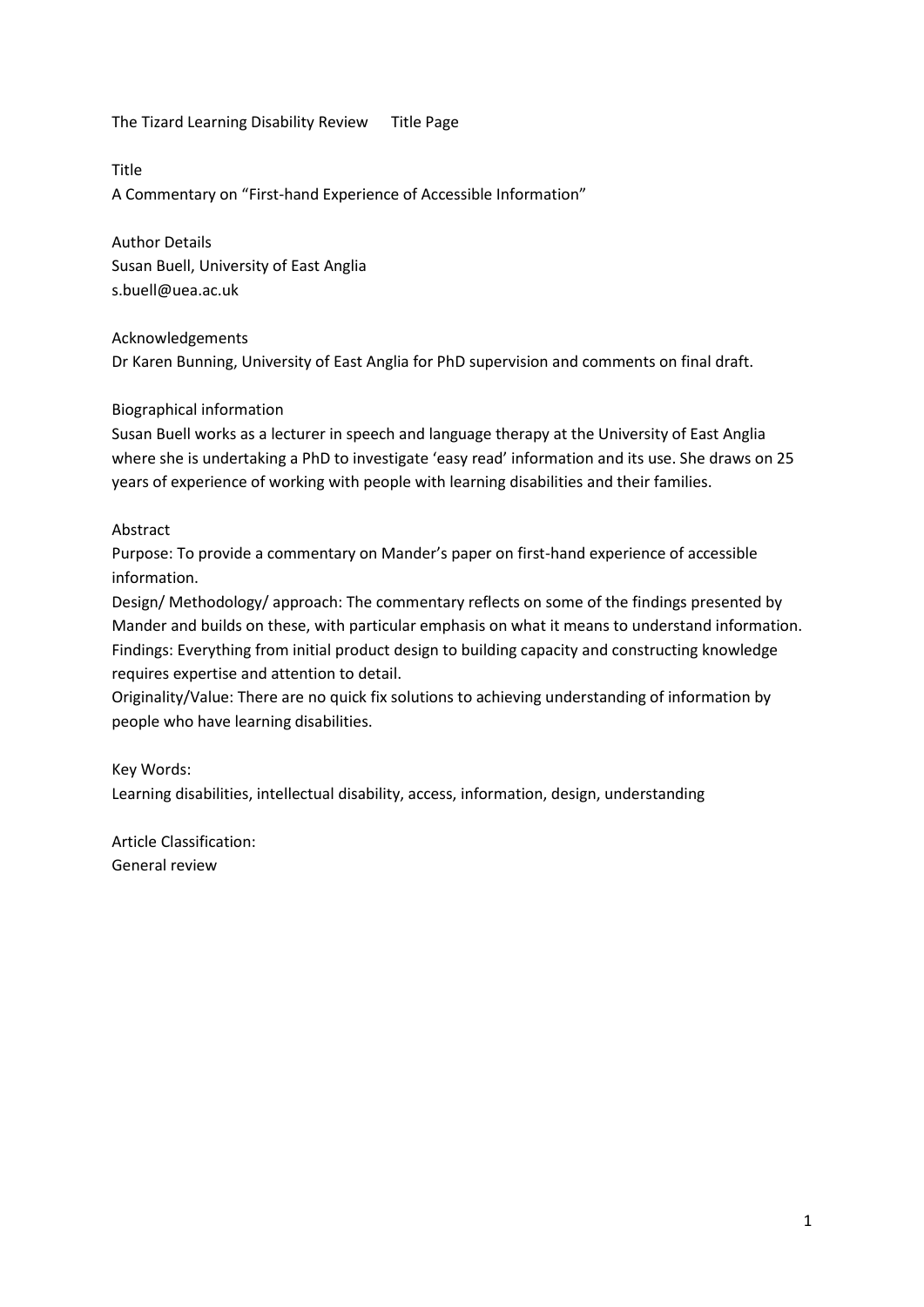Mander's article comes as a timely addition to the gathering momentum of recent draft proposals and consultations by the NHS for a national 'standard' in accessible information to be recognised and implemented across the UK for anyone that requires it (NHS England 2014). In a recent commentary in this Review, Walmsley (2013) lamented the lack of empirical research into an area that was then burgeoning, specifically that of 'easy read' literature. Since then, the 'easy read' market continues to grow. Mander takes a wider view of accessible information, presumably including any access tools available such as 'easy read' text and pictures, audio, audio-visual, sign and perhaps objects, and draws attention to the process involved in 'delivering' information in a way that can be understood.

My own interactions both with learning disability researchers and local self-advocacy groups suggest that finding a way of increasing the understanding of information is often an after-thought once the 'real' work of gathering information together has been completed. It seems that most people are looking for a quick and simple way of effectively passing on information before carrying on with the work in hand, be it securing ethical approval or a campaign for caring for ones' teeth. Mander's findings demonstrate that there is no easy, simple or quick fix for achieving this. It requires time and a certain level of knowledge, even 'expertise'. Both of these have a financial cost. Below, I outline three arguments for why there is no simple solution to closing the gap between the product for accessing information and the 'process' of delivery as described by Mander. The first relates to the product and explores the notion that good design is never easy but it is important. Secondly, I note that the way human beings understand information and conceptualise ideas is complex. Thirdly, the heterogeneity of the target audience for 'accessible information' is vast and, therefore, over-reliance on a universal design is unrealistic and probably ineffective.

#### **Good design is never easy**

Perhaps it is artificial to divide product design from its delivery to the target audience. Good design, as professional graphic and health information designers show (Wright 2003), starts with an analysis of the target audience, their cognitive abilities, preferences and current understandings. An analysis to ascertain baseline knowledge, gaps in knowledge and what knowledge is required serves as a starting point (Strydom et al 2001). Including service users in the production team is not a new idea but, as Mander demonstrates, this does not always occur. Reasons for this can only be speculated, but the consideration of time and cost within current health and social care systems almost certainly influences the level of importance given to information production, its reliability and ecological validity. Decisions about layout, font, images (in 'easy read'), or voice, accent, speed of speech and pausing, visuals, clips, images and layout (in dvds, websites and audio versions), and the way information is grammatically constructed are all the domain of product design. These choices impact on how information in the final product will be interpreted. Overloading a document or website with too many headings or too much colour, for example, will counter any positive aspects for access (Schriver 1989) and render the information too much effort to process. Mander comments on the support some people need for understanding and interpreting information and this raises a further question about who the target audience really is. How will the images, language used and formatting be interpreted by the carer or family member providing this support? The final stage in good design is performance testing the product with a sample of people with learning disabilities (and/or their carers) in the real world. This is distinct from the opinions and views of service users with learning disabilities who are on the production team. As Mander has alluded to in her paper, attention to the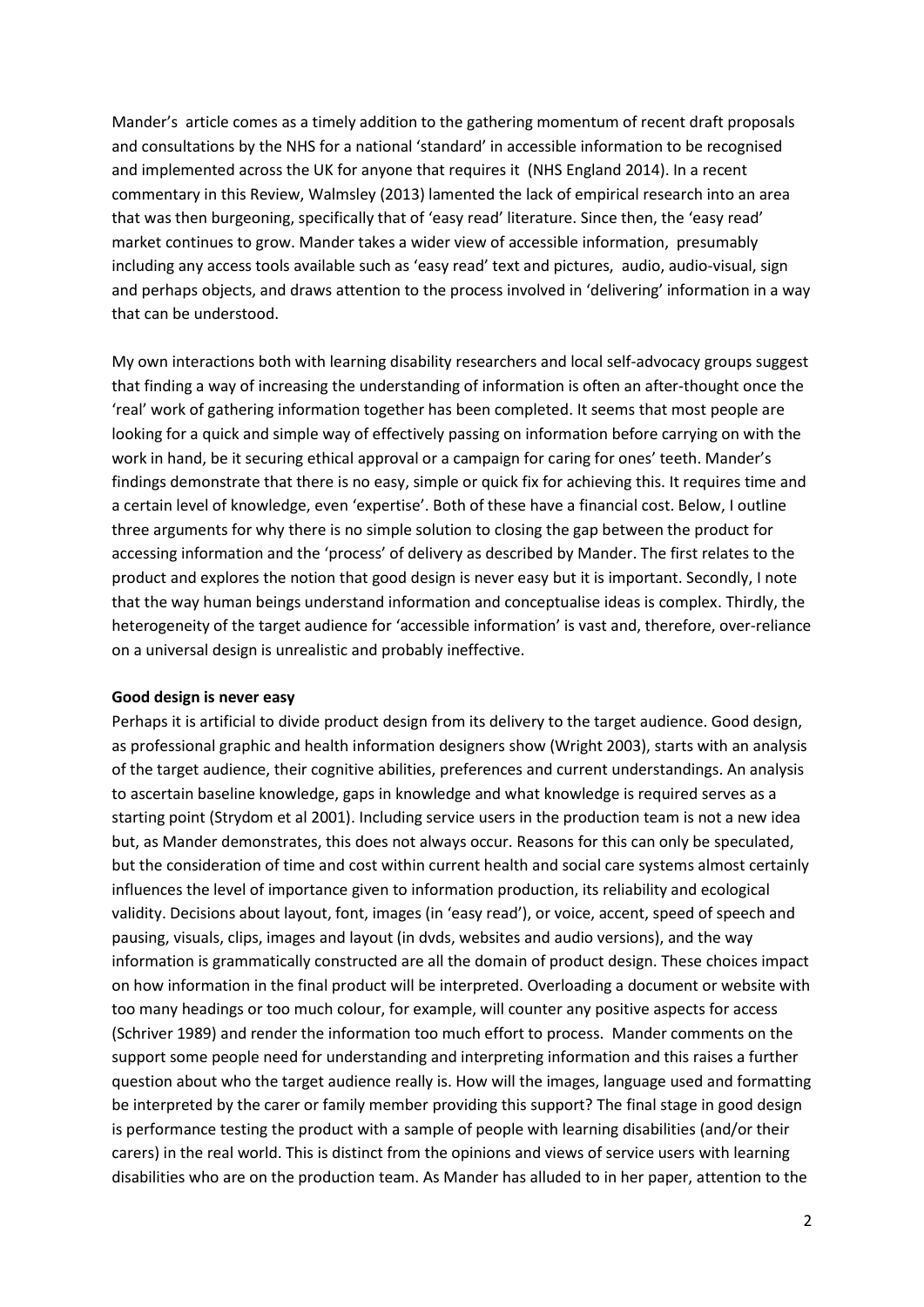product requires design expertise and a strong ability to appraise the needs of the target audience. I would add that knowledge of the architecture of language and a willingness to make revisions on the basis of performance testing are also crucial. The implementation of such a time consuming and expensive process in real life is possibly an unattainable ideal within current systems. However, it goes some way to show how far current processes for producing effective, valid and reliable 'accessible information' fall short of the ideal.

#### **Understanding information and ideas**

As mentioned above, interpretation of the product is key, and visual or cognitive overload can render 'access' ineffectual. As human beings, the way we understand information is complex. It involves several interacting cognitive processes. It depends on our ability to first decode the information using language skills, and then to construct understanding out of our own prior knowledge and experience, the evidence presented to us, and any contextual clues that are relevant to us at that point in time (Sperber & Wilson 2002). It is largely accepted (as Mander has found) that the main outcome of 'accessible information' should be an improved understanding. Sperber & Wilson (2002) argue that we naturally engage most effectively with information that is the most accessible to us and therefore easy to construct meaning from (relevance theory). Information (spoken, written or symbolic) that requires the least effort will have the biggest and fastest cognitive effect and will therefore be successfully understood. Cognitive gain needs to balance or outweigh the effort involved in 'access'. One of the criticisms of 'easy read' information devised for people with learning disabilities is that it does not take into account the cognitive level of some service users who might not have the ability to understand complex concepts (Walmsley 2013). Additionally, Hurtado et al (2014) demonstrate how split attention between pictures and text may create a situation where more effort is required from participants with stronger reading skills because they are trying to process and integrate two types of input. They understood less than those presented with the same material but whose more limited reading skills may have led to their concentrating more on the images. In both examples effort outweighs cognitive gain and the person 'accessing' the information might quickly decide that there is little value in continuing to pursue the information. It follows that creating 'accessible information' where cognitive gain outweighs effort should be the overall aim. The chosen tool for providing 'access', be it 'easy read', audio visual support, or audio versions make up part of the evidence that goes into the process of constructing meaning and understanding through interpretation. In relation to the effort involved in understanding, Grove (2014) demonstrates the variation in our interpretation of different images, by showing different representations of the concept 'meeting'. These include a line drawing, a complex photo, a symbolic representation and a mix of photo and image. Without clearly establishing the meaning in context, each of the images could be interpreted to mean something different. The intended interpretation of the author and whether the inferences provided are explicit or implicit are key to the inferential understanding of the image. Only the most explicit inferences will require minimum effort. However, making inferences explicit when faced with complex concepts might involve deeper work around these to arrive at a place where cognitive gain is at least on a level with effort. Grove (2014) uses examples of the co-construction of meaningful understanding of complex concepts such as 'citizenship'. Only by working together within a group or individual's zone of proximal development (Vygotsky 1978), building on what they already know, can meaningful understanding and definitions be developed. Research on access to information often fails to recognise the value of learning. Ferguson & Murphy (2014) demonstrate how increasing capacity for knowledge through tailor made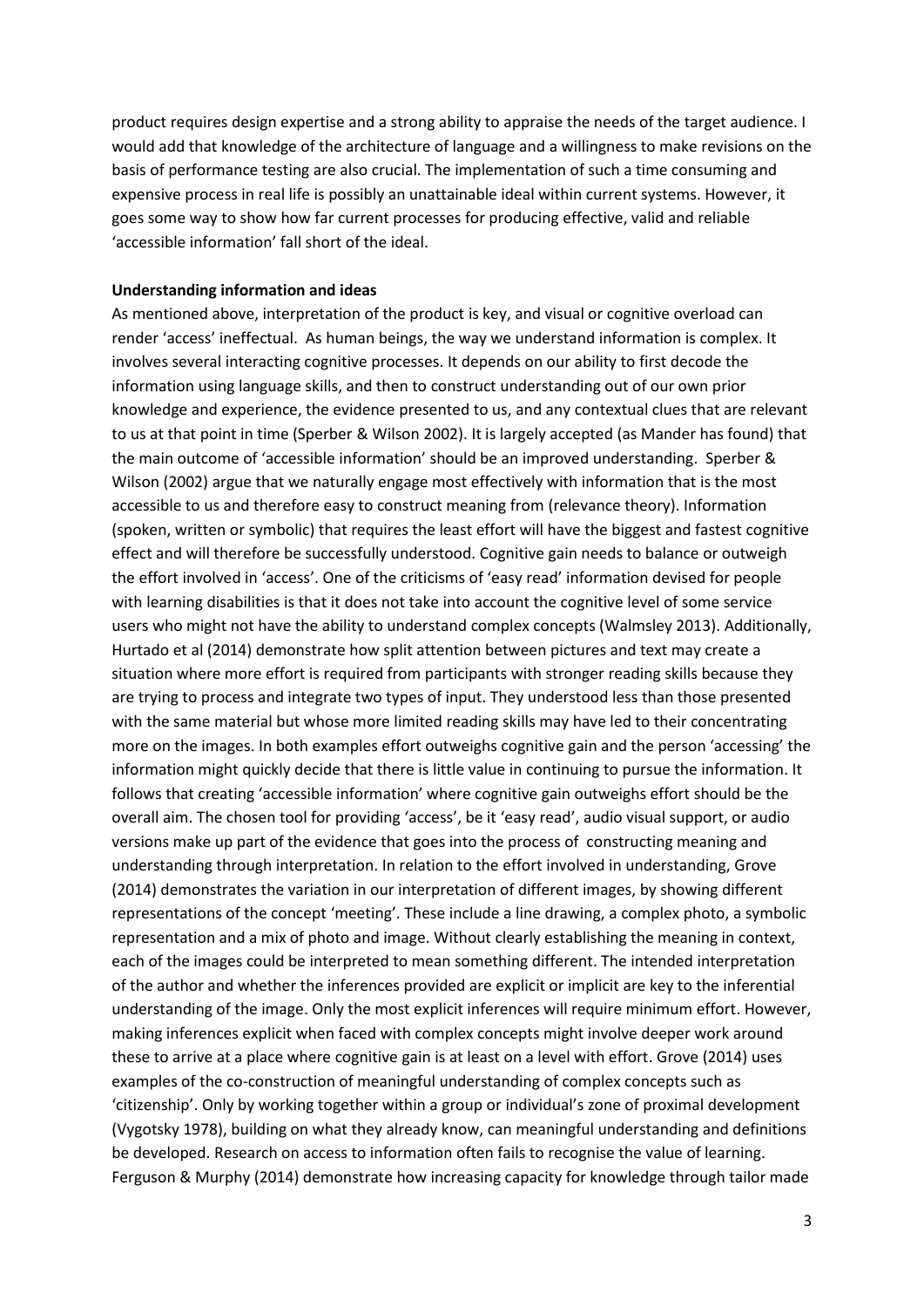training sessions with small groups of people with learning disability can be more successful than health information leaflets. The study focused on information about the possible side effects and consequences of taking medication for long term conditions, or of refusing medication. Clear evidence suggests that increased capacity and knowledge in this study led to better, more informed choices, and reduced risk for participants. By acknowledging that someone cannot immediately understand or access a concept or an idea, space is created for adult learners to increase their participation and voice in society through gaining new knowledge and developing understanding of new concepts. Again, this argument supports the 'multi-faceted' aspect of accessible information central to Mander's paper and it demonstrates the complex process of understanding information where we incorporate all the evidence available, internal and external, past, future and present to make optimal sense of the new message. There is no simple or quick fix to achieving understanding but it can become part of a larger, more interesting and more enjoyable process of ongoing learning and development.

## **Heterogeneity of the target audience**

The personalisation of information to make it easier for individuals to understand has been proposed by Oldrieve & Waight (2013), reinforced by Walmsley (2013) and is further supported here by Mander. The discipline of health literacy has expanded to include individual assessments of a person's level of health literacy using frameworks such as that developed by Chinn & McCarthy (2013) that incorporate an evaluation of interaction and understanding. Overall literacy skills for people with learning disabilities are shown by Morgan et al (2011) to be unique to each individual. Words that can be sight read are often linked to personal experience and interest, as are pictures and symbols. Someone who seems unable to read might be able to capture and understand a text very well, if given literature that is of interest and covers familiar topics. Wright (2003), in her work on the design of health literature, argues for personalised health information and warns that, although it might be more expensive, failure to take account of needs and requirements at an individual level could be dangerous. This is further supported by Ferguson & Murphy's (2014) study on medication where the personal experience of participants was key (capitalising on relevance to each individual) and where cognitive demand (effort) was reduced by responding to individual queries and concerns as they arose. Most importantly, the focus was on increasing knowledge and capacity rather than simply transferring information. Relevance theory (Sperber & Wilson 2002) recognises that individual construction of understanding has a different starting point for each person and possibly for each interaction. It follows, therefore, that a more individualised approach to the understanding of 'accessible information' is indicated when working with a heterogeneous group that demonstrates such a wide variation of language skills, cognitive ability and life experience.

#### **Conclusion**

In summary, there are no quick fix solutions to achieving the understanding of information by people who have learning disabilities. The product (leaflet, dvd, video etc.) requires an analysis of the target audience, attention to detail and subsequent revisions to have the optimum chance of providing relevant information that is unambiguous. The more complex task is that of constructing understanding using the product as a tool, particularly if the information contains complex or abstract concepts. Finally, there will always be a requirement to build understanding based on an individual's current level of cognitive ability and preference.